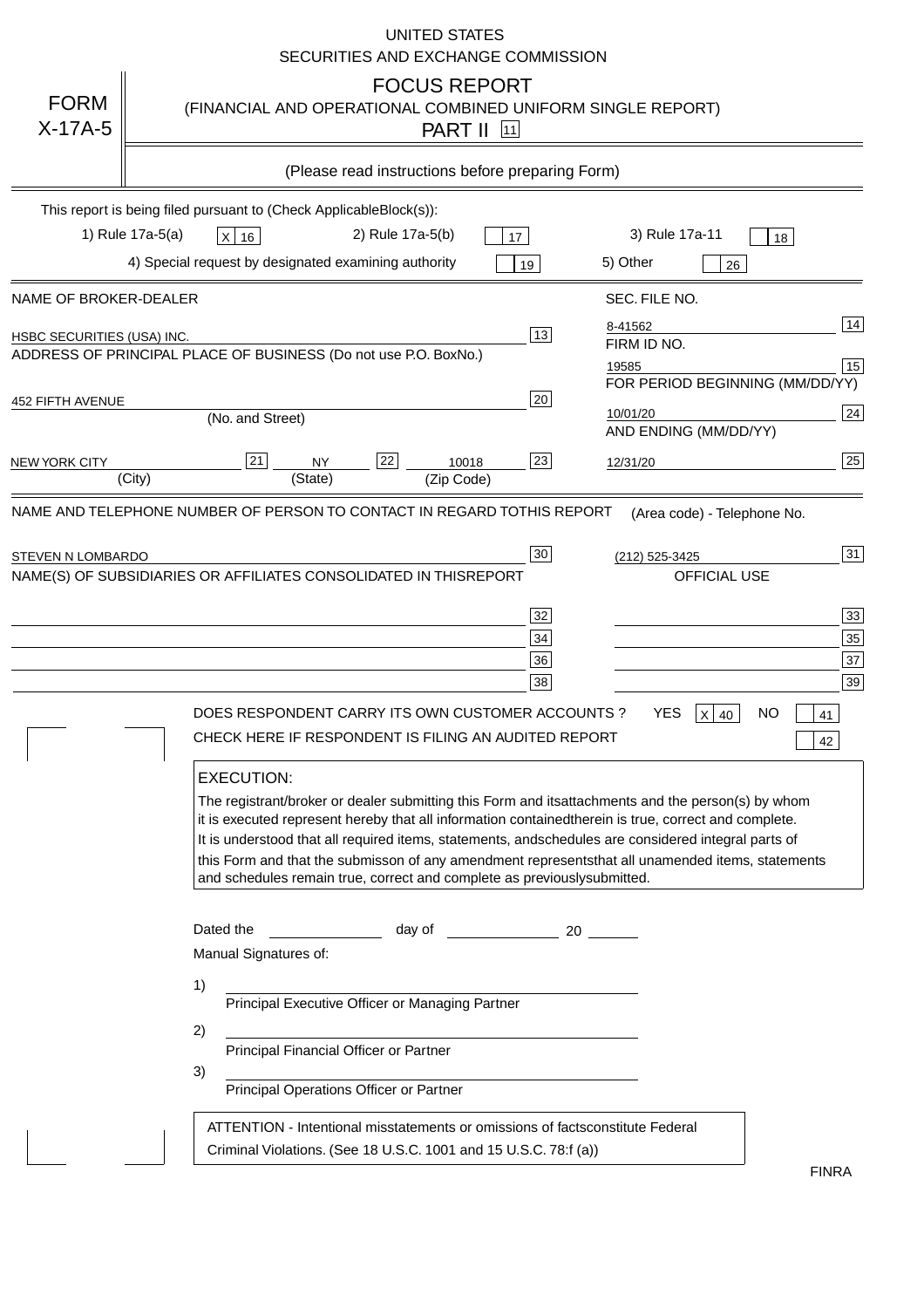BROKER OR DEALER

HSBC SECURITIES (USA) INC.

12/31/20

as of

## STATEMENT OF SEGREGATION REQUIREMENTS AND FUNDS IN SEGREGATION FOR CUSTOMERS TRADING ON U.S. COMMODITY EXCHANGES

| SEGREGATION REQUIREMENTS (Section 4d(2) of the CEAct)                                                                                                                       |                  |      |                                     |        |
|-----------------------------------------------------------------------------------------------------------------------------------------------------------------------------|------------------|------|-------------------------------------|--------|
| 1. Net ledger balance                                                                                                                                                       |                  |      |                                     |        |
| A. Cash                                                                                                                                                                     |                  | \$   | 1,932,325,430 7010                  |        |
| B. Securities (at market)                                                                                                                                                   |                  |      | 1,412,782,237 7020                  |        |
| 2. Net unrealized profit (loss) in open futures contracts<br>traded on a contract market                                                                                    |                  |      | 134,025,598 7030                    |        |
| 3. Exchange traded options                                                                                                                                                  |                  |      |                                     |        |
| A. Add market value of open option contracts purchased on a<br>contract market                                                                                              |                  |      | 249,549,934 7032                    |        |
| B. Deduct market value of open option contracts granted (sold)<br>on a contract market                                                                                      |                  |      | 47,116,494) 7033                    |        |
| 4. Net equity (deficit) (add lines 1, 2, and 3)                                                                                                                             |                  |      | 3,681,566,705 7040                  |        |
| 5. Accounts liquidating to a deficit and accounts with debit<br>balances                                                                                                    |                  |      |                                     |        |
| - gross amount                                                                                                                                                              | 32,844,167       | 7045 |                                     |        |
|                                                                                                                                                                             |                  |      |                                     |        |
| Less: amount offset by customer owned securities                                                                                                                            | 32,844,167) 7047 |      |                                     | ∩ 7050 |
| 6. Amount required to be segregated (add lines 4 and 5)                                                                                                                     |                  | \$   | 3,681,566,705 7060                  |        |
| FUNDS IN SEGREGATED ACCOUNTS                                                                                                                                                |                  |      |                                     |        |
|                                                                                                                                                                             |                  |      |                                     |        |
| 7. Deposited in segregated funds bank accounts                                                                                                                              |                  |      |                                     |        |
| A. Cash                                                                                                                                                                     |                  |      | 226,950,565 7070                    |        |
| B. Securities representing investments of customers' funds<br>(at market)                                                                                                   |                  |      | $\Omega$                            | 7080   |
| C. Securities held for particular customers or option customers<br>in lieu of cash (at market)                                                                              |                  |      | 274,910,559                         | 7090   |
| 8. Margins on deposit with derivatives clearing organizations<br>of contract markets                                                                                        |                  |      |                                     |        |
| A. Cash                                                                                                                                                                     |                  | \$   | 1,610,214,298 7100                  |        |
| B. Securities representing investments of customers' funds<br>(at market)                                                                                                   |                  |      | 255,003,828 7110                    |        |
| C. Securities held for particular customers or option customers<br>in lieu of cash (at market)                                                                              |                  |      | 857,851,837 7120                    |        |
| 9. Net settlement from (to) derivatives clearing organizations<br>of contract markets                                                                                       |                  |      | 101,574,293 7130                    |        |
| 10. Exchange traded options                                                                                                                                                 |                  |      |                                     |        |
| A. Value of open long option contracts                                                                                                                                      |                  |      | 249,549,934 7132                    |        |
| B. Value of open short option contracts                                                                                                                                     |                  |      | 47,116,494 7133                     |        |
| 11. Net equities with other FCMs                                                                                                                                            |                  |      |                                     |        |
| A. Net liquidating equity                                                                                                                                                   |                  |      | 38,272 7140                         | 7160   |
| B. Securities representing investments of customers' funds<br>(at market)<br>C. Securities held for particular customers or option customers<br>in lieu of cash (at market) |                  |      |                                     |        |
| 12. Segregated funds on hand (describe:                                                                                                                                     |                  |      | 27,066,406 7170<br>252,953,435 7150 |        |
| 13. Total amount in segregation (add lines 7 through 12)                                                                                                                    |                  |      | 3,808,996,933 7180                  |        |
|                                                                                                                                                                             |                  | £    |                                     |        |
| 14. Excess (deficiency) funds in segregation (subtract line 6 from line 13)<br>15. Management Target Amount for Excess funds in segregation                                 |                  | \$   | 127,430,228 7190                    |        |
|                                                                                                                                                                             |                  | \$   | 117,000,000 7194                    |        |
| 16. Excess (deficiency) funds in segregation over (under) Management Target Amount Excess                                                                                   |                  |      | 10,430,228 7198                     |        |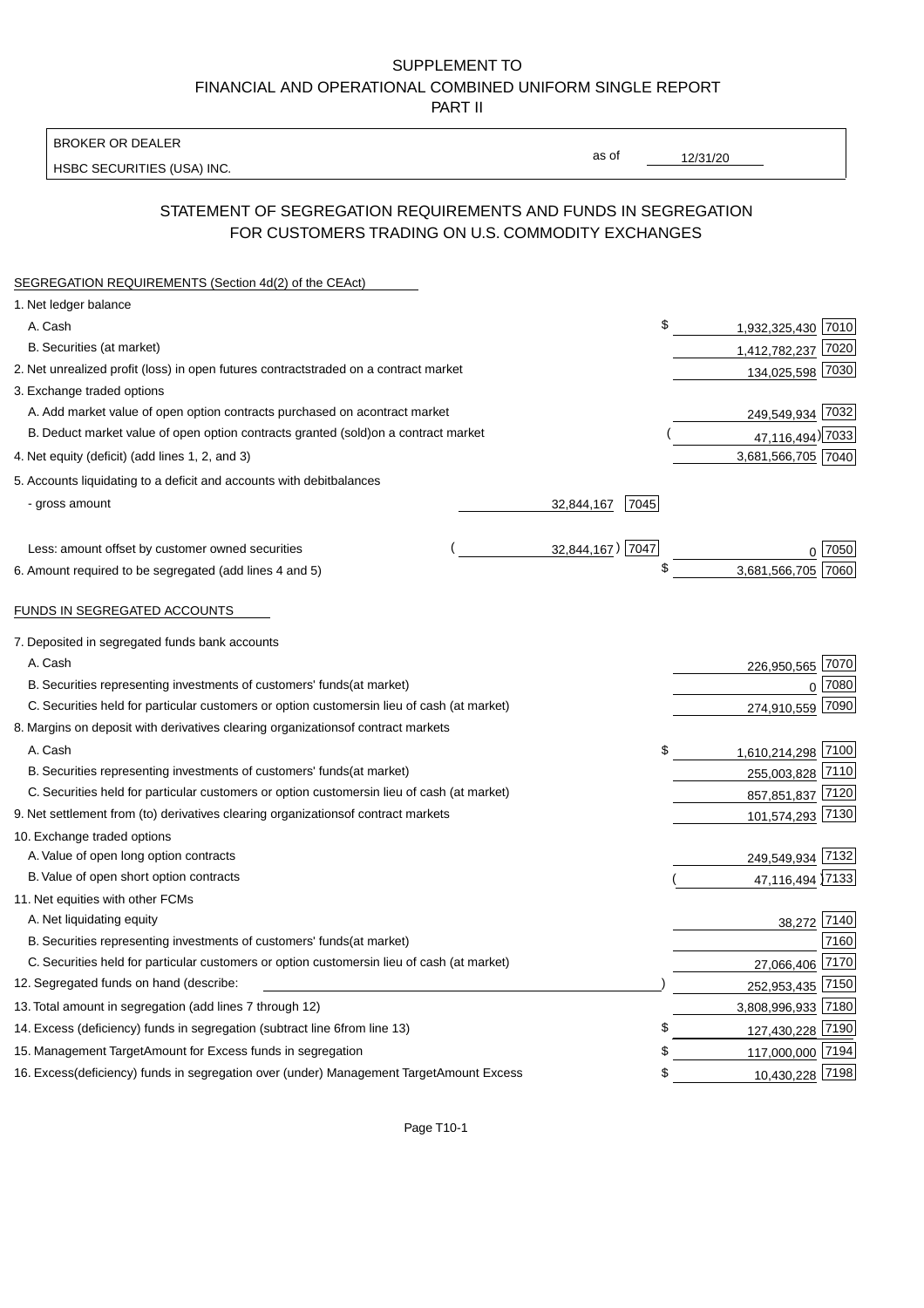PART II

 $\overline{\phantom{a}}$ 

| <b>BROKER OR DEALER</b>         |                                                                | as of                                  |          |      |
|---------------------------------|----------------------------------------------------------------|----------------------------------------|----------|------|
|                                 | HSBC SECURITIES (USA) INC.                                     |                                        | 12/31/20 |      |
|                                 | STATEMENT OF SEGREGATION REQUIREMENTS AND FUNDS IN SEGREGATION | FOR CUSTOMERS' DEALER OPTIONS ACCOUNTS |          |      |
|                                 | 1. Amount required to be segregated in accordance              | \$                                     |          |      |
| with Commission regulation 32.6 |                                                                |                                        |          | 7200 |
| 2. Funds in segregated accounts |                                                                |                                        |          |      |
| A. Cash                         |                                                                | \$<br>7210                             |          |      |
| B. Securities (at market)       |                                                                | 7220                                   |          |      |
| C. Total                        |                                                                |                                        |          | 7230 |
|                                 | 3. Excess (deficiency) funds in segregation                    |                                        |          |      |
| (subtract line 2.C from line 1) |                                                                |                                        |          | 7240 |
|                                 |                                                                |                                        |          |      |

ŀ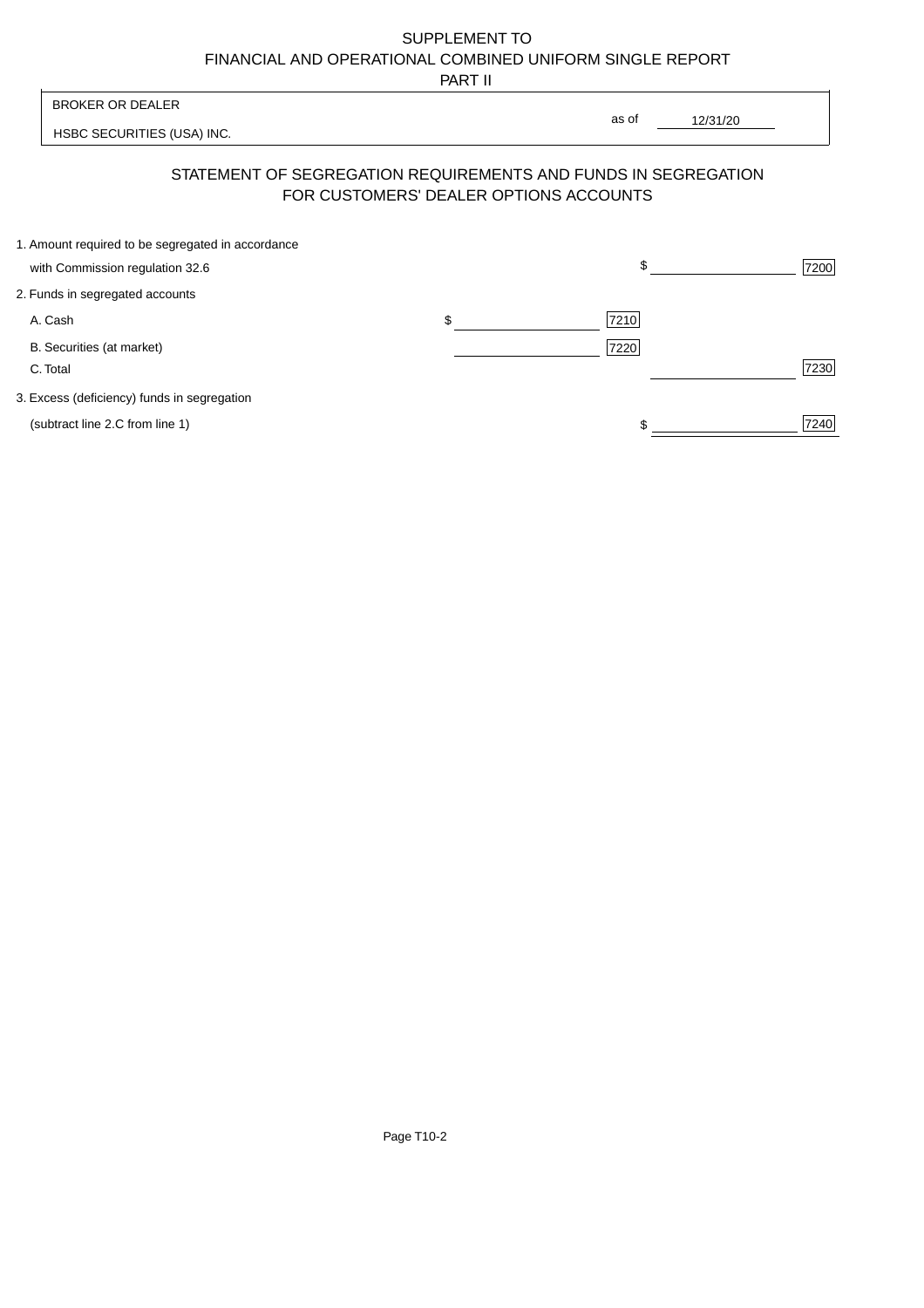PART II

HSBC SECURITIES (USA) INC. The state of the second second in the second second second in the second second second second second second second second second second second second second second second second second second sec BROKER OR DEALER

as of

## STATEMENT OF SECURED AMOUNTS AND FUNDS HELD IN SEPARATE ACCOUNTS PURSUANT TO COMMISSION REGULATION 30.7

#### FOREIGN FUTURES AND FOREIGN OPTIONS SECURED AMOUNTS

| Amount required to be set aside pursuant to law, rule or<br>regulation of a foreign government<br>or a rule of a self-regulatory organization authorized<br>thereunder                       | \$<br>O.                       | 7305         |
|----------------------------------------------------------------------------------------------------------------------------------------------------------------------------------------------|--------------------------------|--------------|
| 1. Net ledger balance - Foreign Futures and Foreign Option Trading - All Customers<br>A. Cash<br><b>B.</b> Securities<br>(at market)                                                         | \$<br>83,966,186<br>18,873,944 | 7315<br>7317 |
| 2. Net unrealized profit (loss) in open futures contracts traded on a foreign<br>board of trade                                                                                              | (9,410,338)                    | 7325         |
| 3. Exchange traded options<br>A. Market value of open option contracts purchased on a foreign board of trade<br>B. Market value of open contracts granted (sold) on a foreign board of trade | 0<br><sup>0</sup>              | 7335<br>7337 |
| 4. Net equity (deficit) (add lines 1.2. and 3.)                                                                                                                                              | \$<br>93,429,792               | 7345         |
| 5. Accounts liquidating to a deficit and accounts with<br>\$.<br>7351<br>debit balances - gross<br>amount<br>699,623<br>699,447) 7352<br>Less: amount offset by customer owned securities    | 176                            | 7354         |
| 6. Amount required to be set aside as the secured amount - Net Liquidating<br>Equity Method (add lines 4 and 5)                                                                              | \$<br>93,429,968               | 7355         |
| 7. Greater of amount required to be set aside pursuant to foreign jurisdiction (above) or<br>line 6.                                                                                         | \$<br>93,429,968               | 7360         |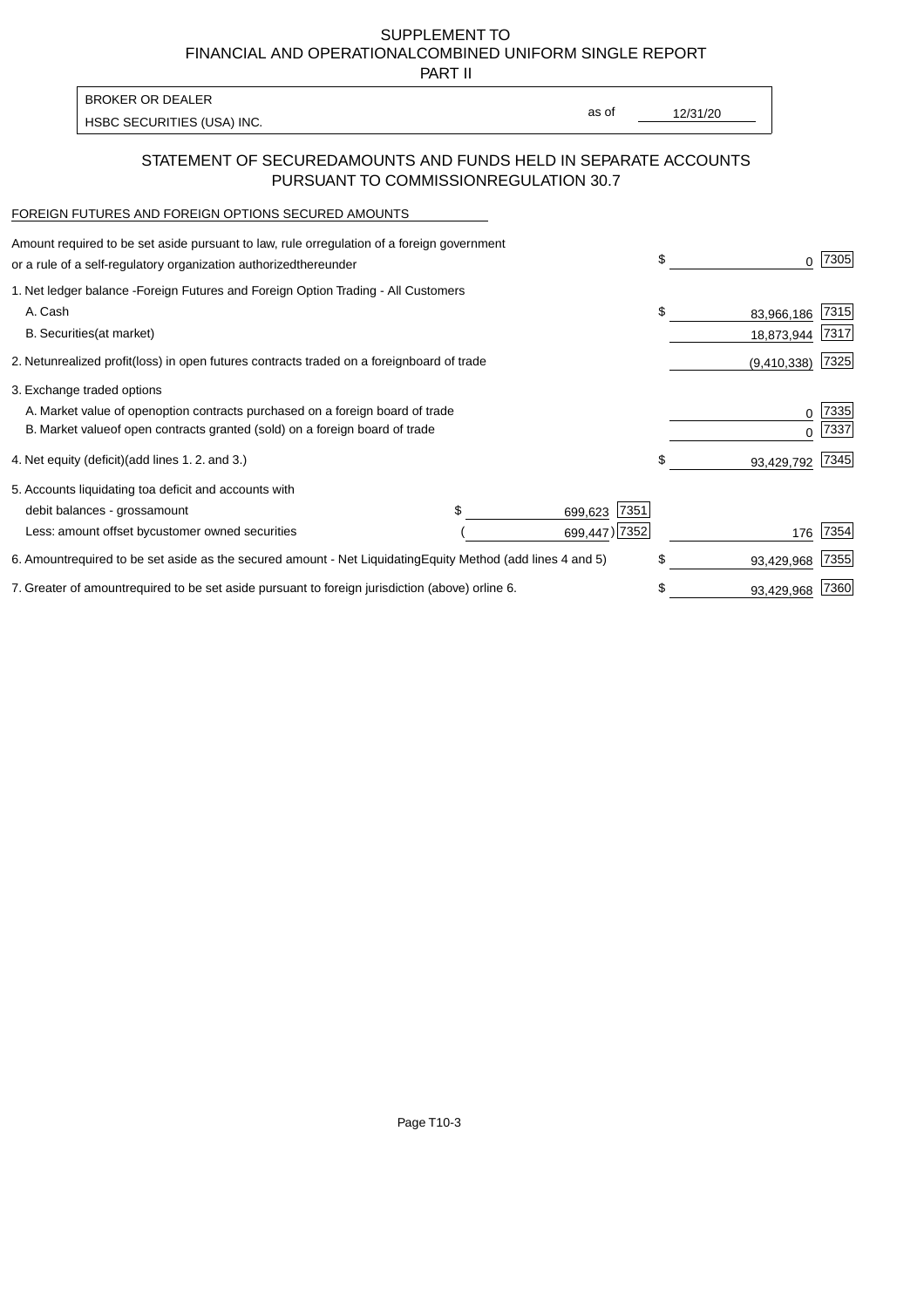PART II

| <b>BROKER OR DEALER</b>                                                                           |                       |             |                 |                  |
|---------------------------------------------------------------------------------------------------|-----------------------|-------------|-----------------|------------------|
| HSBC SECURITIES (USA) INC.                                                                        | as of                 |             | 12/31/20        |                  |
|                                                                                                   |                       |             |                 |                  |
| STATEMENT OF SECURED AMOUNTS AND FUNDS HELD IN SEPARATE<br>PURSUANT TO COMMISSION REGULATION 30.7 |                       |             | <b>ACCOUNTS</b> |                  |
| FUNDS DEPOSITED IN SEPARATE REGULATION 30.7 ACCOUNTS                                              |                       |             |                 |                  |
| 1. Cash in banks                                                                                  |                       |             |                 |                  |
| A. Banks located in the United States                                                             | \$<br>14,428,534 7500 |             |                 |                  |
| B. Other banks qualified under Regulation 30.7                                                    |                       |             |                 |                  |
| 7510<br>Name(s):<br><b>HARRIS TRUST</b>                                                           |                       | $0$ 7520 \$ |                 | 14,428,534 7530  |
| 2. Securities                                                                                     |                       |             |                 |                  |
| A. In safekeeping with banks located in the United States                                         | \$<br>18,873,944 7540 |             |                 |                  |
| B. In safekeeping with other banks qualified under Regulation<br>30.7                             |                       |             |                 |                  |
| 7550<br>Name(s):<br><b>HARRIS TRUST</b>                                                           |                       | $0$ 7560    |                 | 18,873,944 7570  |
| 3. Equities with registered futures commission merchants                                          |                       |             |                 |                  |
| A. Cash                                                                                           | \$                    | $0$ 7580    |                 |                  |
| <b>B.</b> Securities                                                                              |                       | $0$ 7590    |                 |                  |
| C. Unrealized gain (loss) on open futures contracts                                               |                       | $0$ 7600    |                 |                  |
| D. Value of long option contracts                                                                 |                       | $0$ 7610    |                 |                  |
| E. Value of short option contracts                                                                |                       | $0$ ) 7615  |                 | 0 7620           |
| 4. Amounts held by clearing organizations of foreign boards of<br>trade                           |                       |             |                 |                  |
| Name(s):<br>7630                                                                                  |                       |             |                 |                  |
| A. Cash                                                                                           | \$                    | 7640        |                 |                  |
| <b>B.</b> Securities                                                                              |                       | 7650        |                 |                  |
| C. Amount due to (from) clearing organizations - daily<br>variation                               |                       | 7660        |                 |                  |
| D. Value of long option contracts                                                                 |                       | 7670        |                 |                  |
| E. Value of short option contracts                                                                |                       | )7675       |                 | 7680             |
| 5. Amounts held by members of foreign boards of trade<br>Name(s):<br>7690                         |                       |             |                 |                  |
| A. Cash                                                                                           | \$<br>97,577,358 7700 |             |                 |                  |
| <b>B.</b> Securities                                                                              |                       | 0 7710      |                 |                  |
| C. Unrealized gain (loss) on open futures contracts                                               | $(9,273,482)$ 7720    |             |                 |                  |
| D. Value of long option contracts                                                                 |                       | $0$  7730   |                 |                  |
| E. Value of short option contracts                                                                |                       | $_0$ ) 7735 |                 | 88,303,876 7740  |
| 6. Amounts with other depositories designated by a foreign<br>board of trade<br>7750<br>Name(s):  |                       |             |                 | 0 7760           |
| 7. Segregated funds on hand (describe:                                                            |                       |             |                 | 0 7765           |
| 8. Total funds in separate section 30.7 accounts                                                  |                       | \$          |                 | 121,606,354 7770 |
| 9. Excess (deficiency) set Aside Funds for Secured Amount (subtract Line 7 Secured                |                       |             |                 |                  |
| Statement page T10-3 from Line 8)                                                                 |                       | \$          |                 | 28,176,386 7380  |
| 10. Management Target Amount for Excess funds in separate section 30.7 accounts                   |                       | \$          |                 | 15,000,000 7780  |
|                                                                                                   |                       |             |                 |                  |
| 11. Excess (deficiency) funds in separate 30.7 accounts over (under) Management Target            |                       | \$          |                 | 13,176,386 7785  |

Page T10-4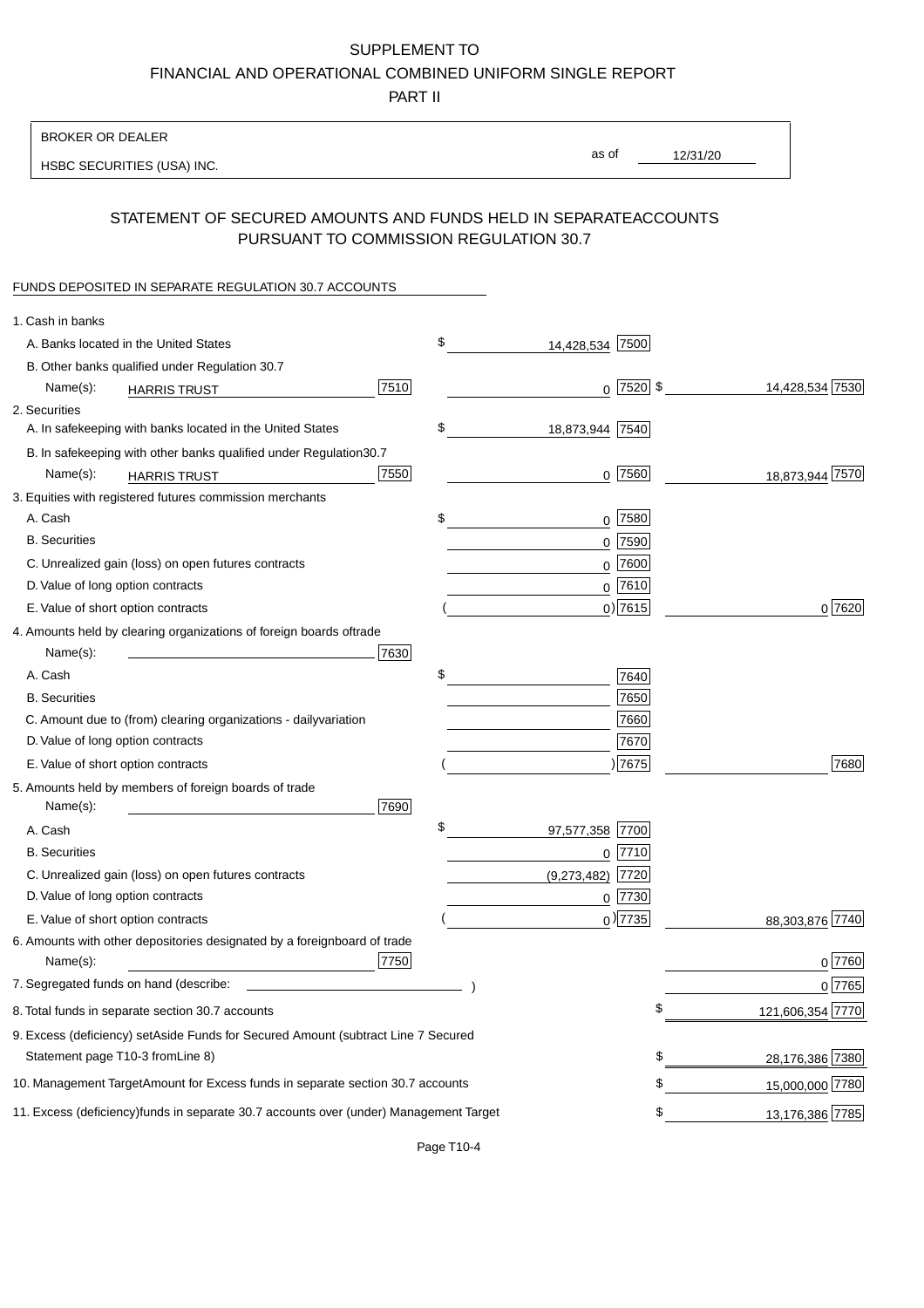PART II

HSBC SECURITIES (USA) INC. The state of the state of the state of the state of the state of the state of the state of the state of the state of the state of the state of the state of the state of the state of the state of BROKER OR DEALER

as of

### STATEMENT OF CLEARED SWAPS CUSTOMER SEGREGATION REQUIREMENTS AND FUNDS IN CLEARED SWAPS CUSTOMER ACCOUNTS UNDER 4D(F) OF THE CEA

| <b>Cleared Swaps Customer Requirements</b>                                                                  |    |                      |
|-------------------------------------------------------------------------------------------------------------|----|----------------------|
| 1. Net ledger balance                                                                                       |    |                      |
| A. Cash                                                                                                     | \$ | 800,820,506 8500     |
| B. Securities (at market)                                                                                   |    | 879,005,308 8510     |
| 2. Net unrealized profit (loss) in open cleared swaps                                                       |    | $(314,802,287)$ 8520 |
| 3. Cleared swaps options                                                                                    |    |                      |
| A. Market value of open cleared swaps option contracts purchased                                            |    | 0   8530             |
| B. Market value of open cleared swaps option contracts granted (sold)                                       |    | $0)$ 8540            |
| 4. Net equity (deficit) (add lines 1, 2, and 3)                                                             | \$ | 1,365,023,527 8550   |
| 5. Accounts liquidating to a deficit and accounts with                                                      |    |                      |
| 8,524,400 8560<br>debit balances - gross amount<br>\$                                                       |    |                      |
| 8,520,700) 8570<br>Less: amount offset by customer owned securities                                         |    | 3,700 8580           |
| 6. Amount required to be segregated for cleared swaps customers (add lines 4 and 5)                         | \$ | 1,365,027,227 8590   |
| Funds in Cleared Swaps Customer Segregated Accounts                                                         |    |                      |
| 7. Deposited in cleared swaps customer segregated accounts at banks                                         |    |                      |
| A. Cash                                                                                                     | \$ | 38,271,703 8600      |
| B. Securities representing investments of cleared swaps customers' funds (at market)                        |    | 0 8610               |
| C. Securities held for particular cleared swaps customers in lieu of cash (at market)                       |    | 16,283,340 8620      |
| 8. Margins on deposit with derivatives clearing organizations in cleared swaps customer segregated accounts |    |                      |
| A. Cash                                                                                                     |    | 405,151,092 8630     |
| B. Securities representing investments of cleared swaps customers' funds (at market)                        |    | 126,287,548 8640     |
| C. Securities<br>held for particular cleared swaps customers in lieu of cash (at market)                    |    | 862,721,968 8650     |
| 9. Net settlement from (to) derivatives clearing organizations                                              |    | $(1,588,648)$ 8660   |
| 10. Cleared swaps options                                                                                   |    |                      |
| A. Value of open cleared swaps long option contracts                                                        |    | $0^{8670}$           |
| B. Value of open cleared swaps short option contracts                                                       |    | $0$ ) 8680           |
| 11. Net equities with other FCMs                                                                            |    |                      |
| A. Net liquidating equity                                                                                   |    | $0^{8690}$           |
| B. Securities representing investments of cleared swaps customers' funds (at market)                        |    | $0 \frac{8700}{ }$   |
| C. Securities held for particular cleared swaps customers in lieu of cash (at market)                       |    | 0 8710               |
| 12. Cleared swaps customer funds on hand (describe:                                                         |    | $0 \;  8715 $        |
| 13. Total amount in cleared swaps customer segregation (add lines 7 through 12)                             | S  | 1,447,127,003 8720   |
| 14. Excess (deficiency) funds in cleared swaps customer segregation (subtract line 6 from line 13)          |    | 82,099,776 8730      |
| 15. Management Target Amount for Excess funds in cleared swaps segregated accounts                          | \$ | 71,000,000 8760      |
| 16. Excess<br>(deficiency) funds in cleared swaps customer segregated accounts over                         |    |                      |
| <b>Management Target Excess</b><br>(under)                                                                  | \$ | 11,099,776 8770      |